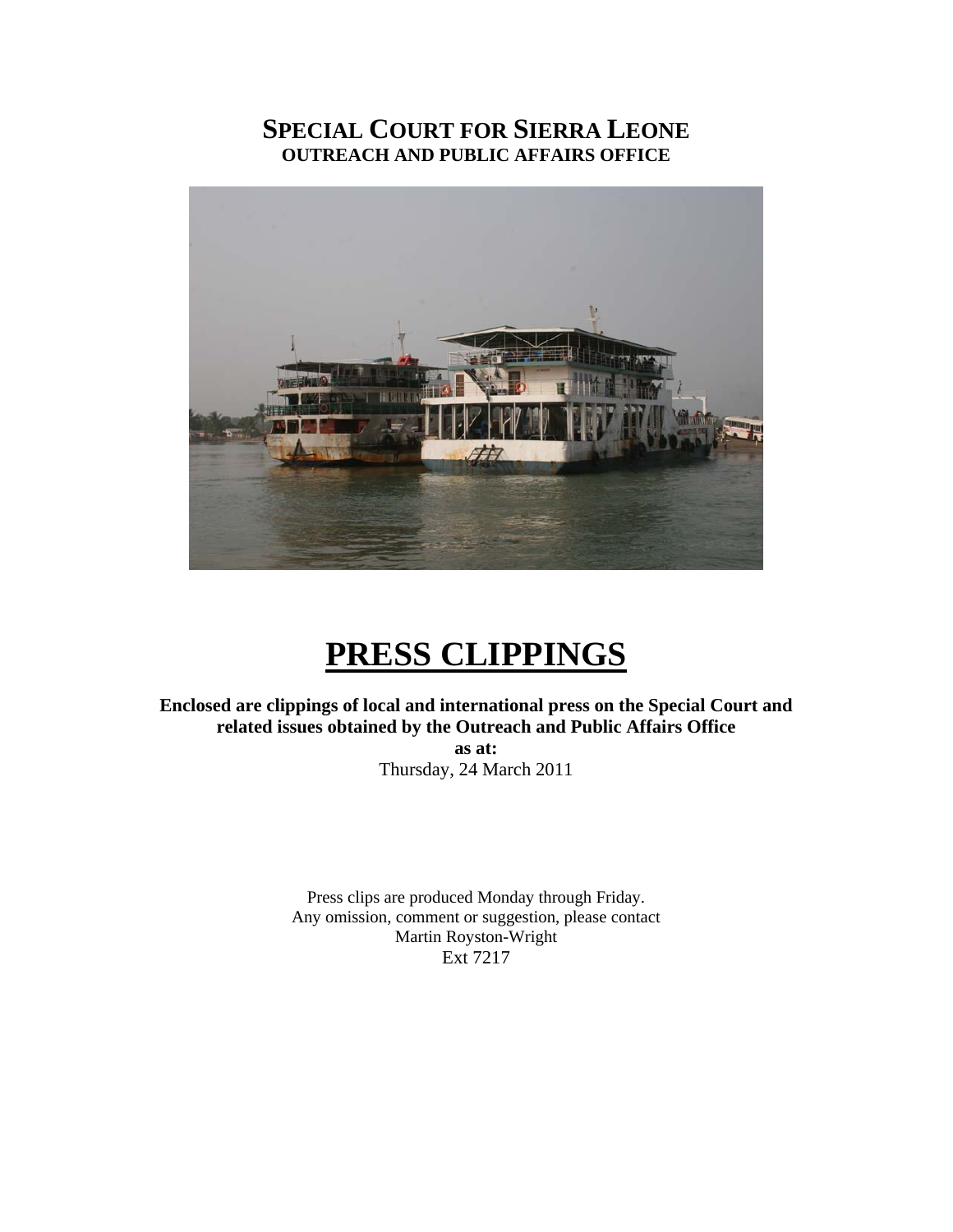| <b>International News</b>                                                    |           |
|------------------------------------------------------------------------------|-----------|
|                                                                              |           |
| Rapp Delivers Lecture on War Crimes, International Law / The Miscellany News | Pages 3-4 |
| The United States' Evolving Stance on the ICC / World Politics Review        | Page 5    |
|                                                                              |           |
| Beirut Has Not Yet Paid STL Dues for 2011 / The Daily Star                   | Pages 6-7 |
| Calls To Accept AU Plan For Hissène Habré Case / Eurasia Review              | Pages 8-9 |
|                                                                              |           |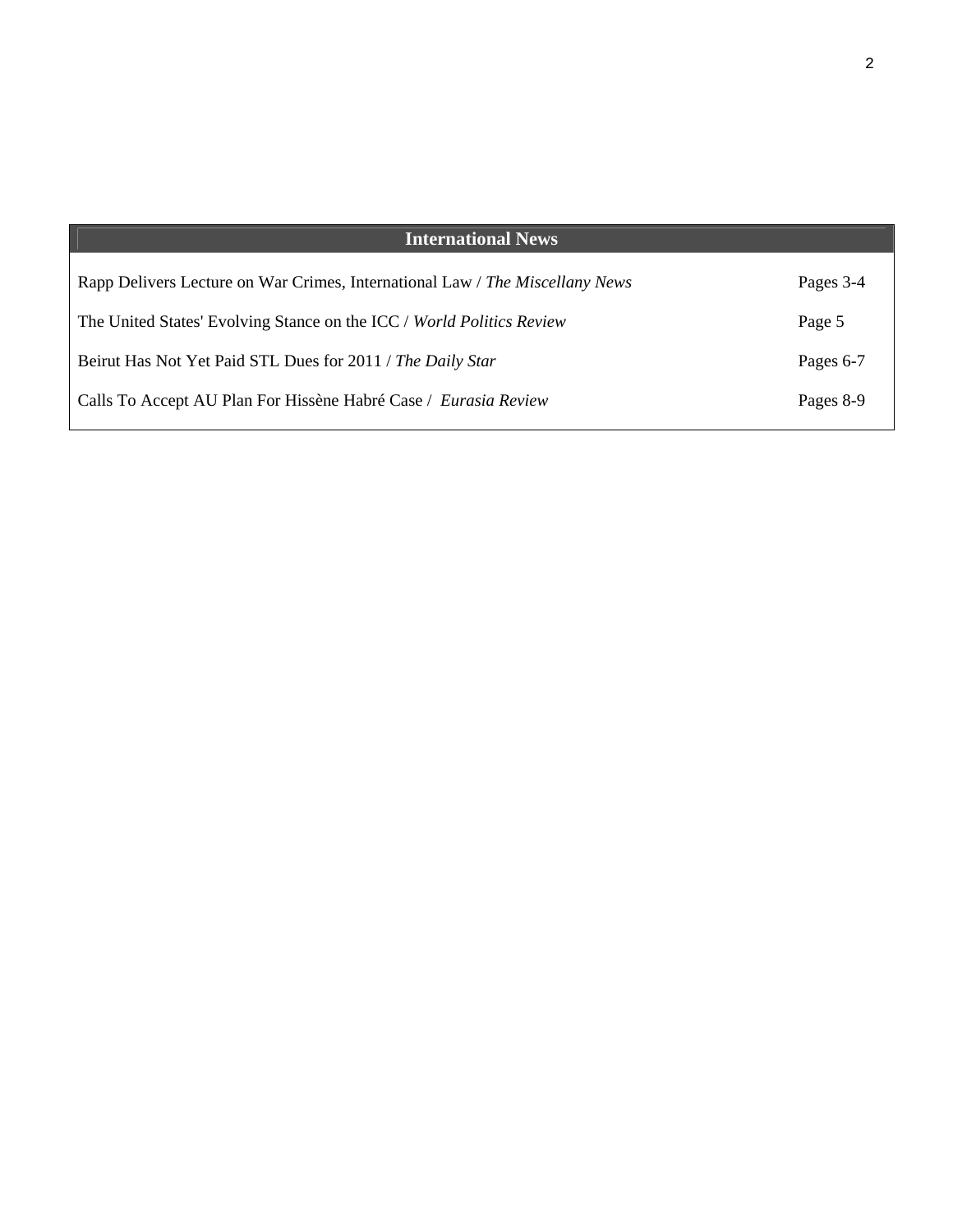# The Miscellany News

Wednesday, 23 March 2011

http://www.miscellanynews.com/2.1576/rapp-delivers-lecture-on-war-crimes-international-law-1.2

## **Rapp delivers lecture on war crimes, international law**

#### By [Breanna Amorde](http://www.miscellanynews.com/search?q=%22Breanna%20Amorde%22)



U.S. Ambassador-at-Large for War Crimes Issues Stephen J. Rapp spoke on Tuesday, March 1 in Sanders Classroom about his experience advocating for victims of genocide all throughout the world. Rapp's presentation was the annual Mildred C. Thompson History Lecture, which honors a Vassar alumna from the class of 1903 who went on be a professor of history and a dean at Vassar.

The importance of the victims was emphasized throughout Rapp's lecture. He began speaking by stating that the main focus of his office is to achieve justice for the victims, saying, "If justice doesn't have meaning to them, then it's just an obscure concept." He was so deeply disturbed by crimes

against humanity because its victims suffered not by acts of nature, but by acts of men. He went on to describe the encounters he has had since taking his position as Ambassador-at-Large.

Rapp explained that the Nuremberg trials served as a template for prosecuting war crimes; however, he noted that it was not until the 1990s that international courts took up the challenge of prosecuting such crimes. Rapp explained that the power struggles and arms races of the Cold War prevented the advancement of global peacekeeping movements.

In 1994, following the Rwandan genocide, another tribunal was established. There weren't many high expectations. But, as Ambassador Rapp stated, it offered some hope. Though it was difficult to get these countries to cooperate, Rapp explained that influential countries made it a point to refuse aid to those that did not comply with the UN tribunals, and so there were results. The Rwandan tribunal, with Rapp's help, brought over 200 people to trial for their actions during the genocide.

Ambassador Rapp went on to work in the Special Court for Sierra Leone, where, he said, "the courts exceeded expectations in regards to how people were charged." He also stated that the law, in regards to war and genocide actions, was changing. The ambassador was able to set precedents for charges that were still undefined in international law. For example, the Special Court set a charge for conscripting child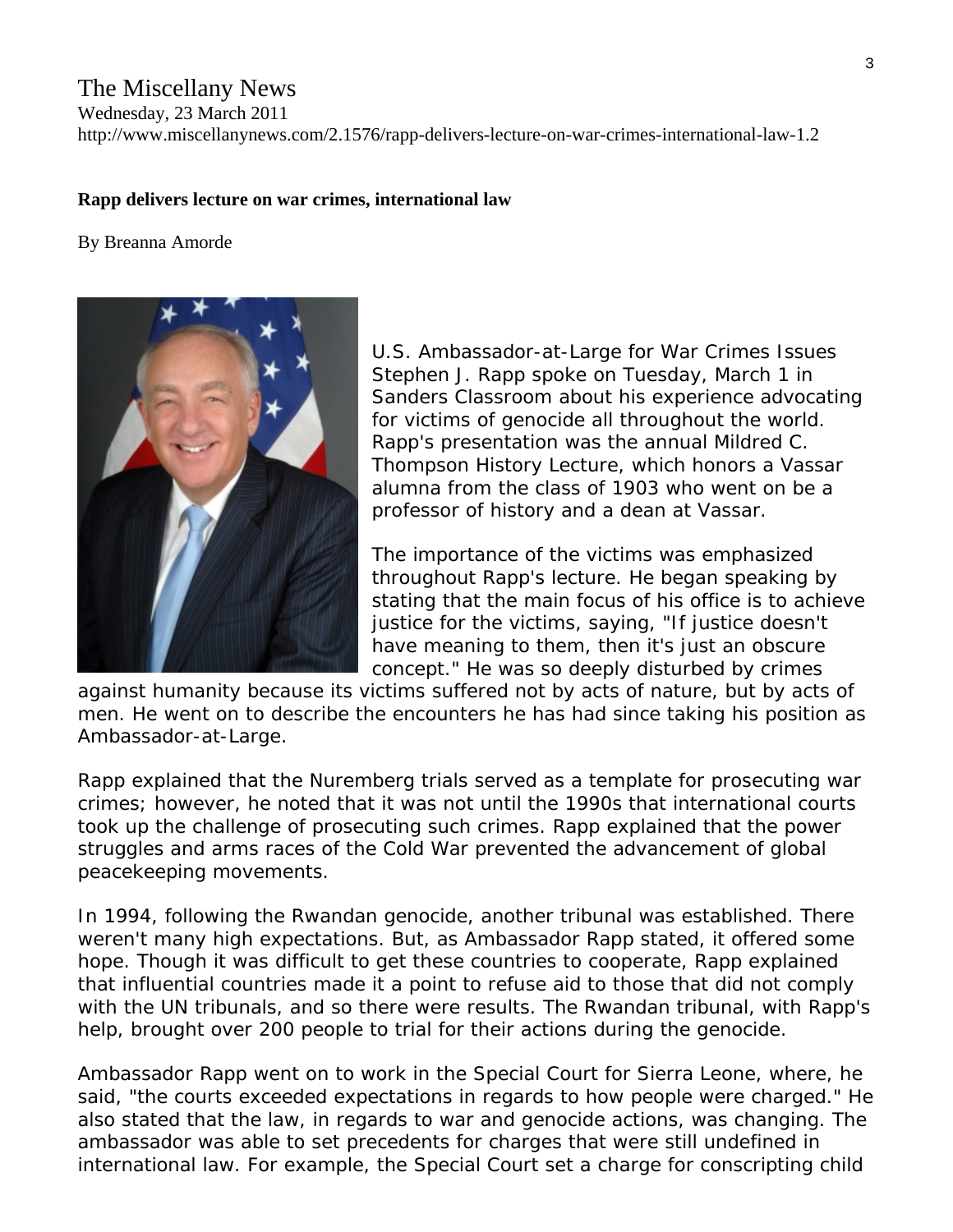soldiers, then convicted five offenders. The Court also worked on defining rape, as well as forced marriage and sexual slavery, as crimes against humanity.

Rapp returned to the victims. "What does it mean to the victims? Did it [justice] mean anything?" The ambassador recalled the words of a Rwandan man who had lost most of his family in the genocide: "I never thought that those who were so far [referring to status] and put this hate forth, that they would face justice. This is the greatest day of my life."

Concluding his lecture, Rapp asked, "Where are we in international justice?" Is the International Criminal Court (ICC) the future for international justice? Rapp believes—from the United States' point of view—it is, especially under the current administration in the White House.

Though the United States is not a member, it has assisted the courts and Rapp believes it has made them more effective. Rapp pointed to Libya as an example of the possible circumstances in which the courts will exert influence, with the continued help of the United States.

The ambassador was quick to warn that the ICC is not the only answer. It is the national justice system in each and every country as well as the ICC that is meant to work together for international justice. Ambassador Rapp's final comment again referenced the important role of the victims: "We owe it to these victims ... and fundamentally, we owe it to all humankind to seek justice."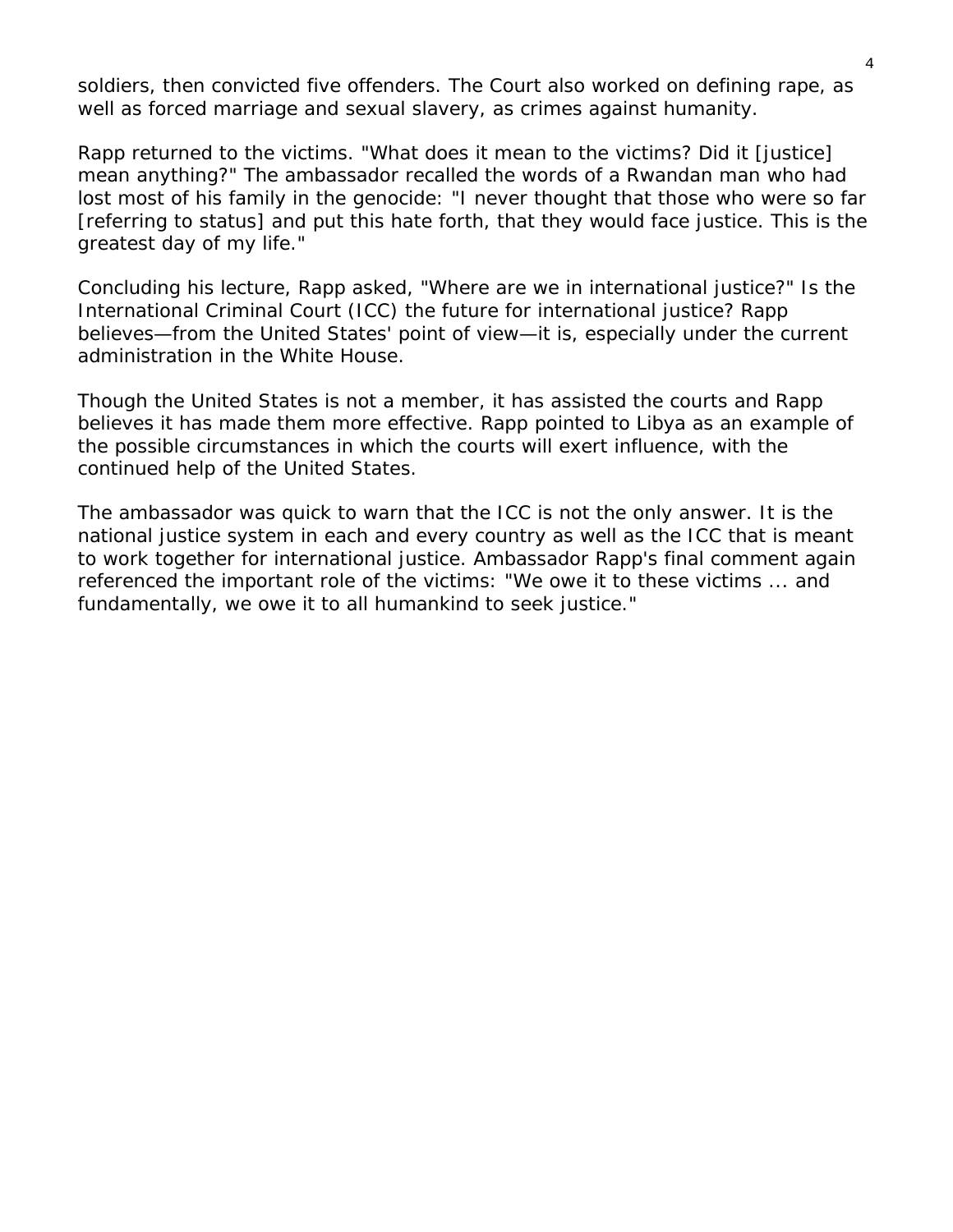# World Politics Review

Thursday, 24 March 2011

#### **The United States' Evolving Stance on the ICC**

#### *Robbie Corey-Boulet*

For observers and advocates of the International Criminal Court (ICC), the Feb. 26 U.N. Security Council resolution [imposing sanctions on Libya](http://daccess-ods.un.org/TMP/8035650.html) was nothing short of a breakthrough: It marked the first time a decision to refer crimes to the ICC was backed by all members -- including the United States, which has been openly hostile to the court for much of its existence.

Three weeks later, the U.S. showed support for the ICC yet again, albeit less publicly. During informal talks at the Security Council on March 18, a Kenyan delegation lobbied for a one-year deferral of [two ICC](http://www.icc-cpi.int/menus/icc/situations%20and%20cases/situations/situation%20icc%200109/)  [cases](http://www.icc-cpi.int/menus/icc/situations%20and%20cases/situations/situation%20icc%200109/) stemming from the country's 2007-2008 post-election violence that claimed more than 1,000 lives. High-ranking Kenyan politicians have been [named as suspects](http://www.worldpoliticsreview.com/articles/7402/icc-indictments-put-kenya-on-trial) in both cases, and the delegation argued that the court's actions jeopardized "international peace and security." But the U.S., joined by France and the U.K., steadfastly opposed the deferral bid, effectively killing its chances. ...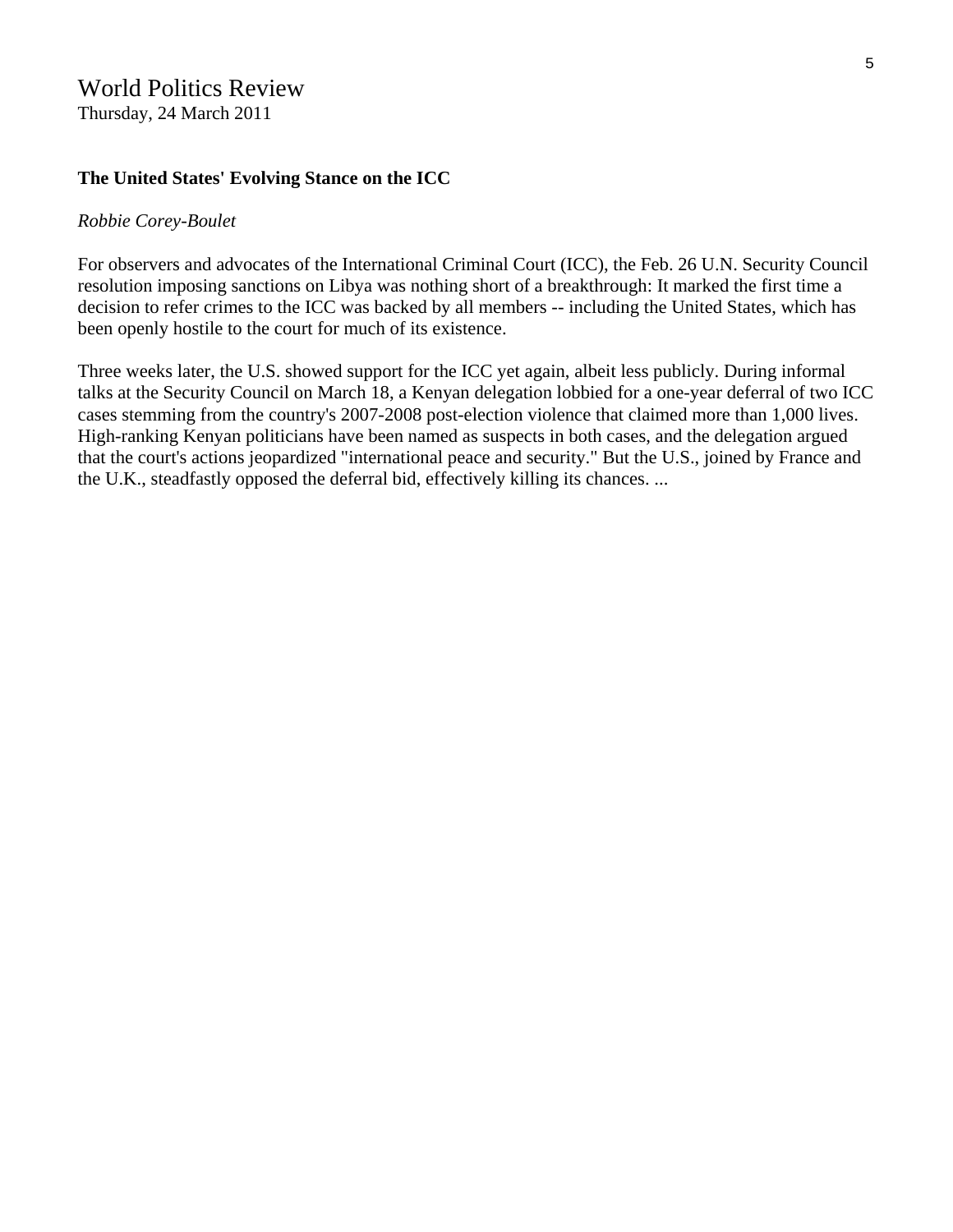# The Daily Star (Lebanon) Thursday, 24 March 2011

# **Beirut has not yet paid STL dues for 2011**

'We look forward to receiving the money, which the state is obliged to pay under Chapter 7'

# By Michael Bluhm

BEIRUT: Lebanon has not yet paid its roughly \$32-million share of the 2011 budget of the Special Tribunal for Lebanon (STL), while the potential ascension to power of a March 8-led government could throw the country's funding for the court into question.

"The STL has not received a contribution from the government of Lebanon in 2011," tribunal spokesman Crispin Thorold told The Daily Star Wednesday.

Because of the numerous layers of bureaucracy in moving the court's budget through various U.N. bodies, U.N. Secretary-General Ban Ki-moon sent the request for this year's funding last month, Thorold added. The tribunal's management committee approved this year's \$65.7-million budget in mid-November last year.

The Finance Ministry did not respond to repeated requests for comment on the matter.

Lebanon has agreed to pay 49 percent of the tribunal's costs for the first three years of its operations, but differences over support for the STL largely led to the toppling of caretaker Prime Minister Saad Hariri's government in January.

Prime Minister-designate Najib Mikati was nominated by politicians siding with the Hezbollah-led March 8 alliance, and Hezbollah leader Sayyed Hassan Nasrallah has said the court is part of a U.S. and Israeli conspiracy to weaken the group, and he called on all Lebanese to boycott any cooperation with the tribunal.

The STL, meanwhile, has taken the position that Lebanon must continue cooperating with the tribunal because the court was founded by the U.N. Security Council with the authority of Chapter VII of the U.N. Charter; this provision mandates that all U.N. member states must provide "assistance" in carrying out the decisions of the Security Council.

Concerning Lebanon's 2011 share of the STL budget, tribunal spokesman Thorold said: "We look forward to receiving the money, which the Lebanese state is obliged to pay under Chapter VII of the U.N. Charter."

Should Lebanon fail to comply with the court's requests for cooperation, the Security Council would have the authority to slap sanctions on Lebanon.

A spokesman for MP Michel Aoun's Free Patriotic Movement outlined the March 8 bloc's opposition to the tribunal, saying he doubted the court's neutrality and credibility, although he stopped short of stating that the party would not allow Lebanon to continue financing the U.N.-backed court.

"The tribunal has to prove some more objectivity," said Wassim Hnoud, head of the party's department of internal communication.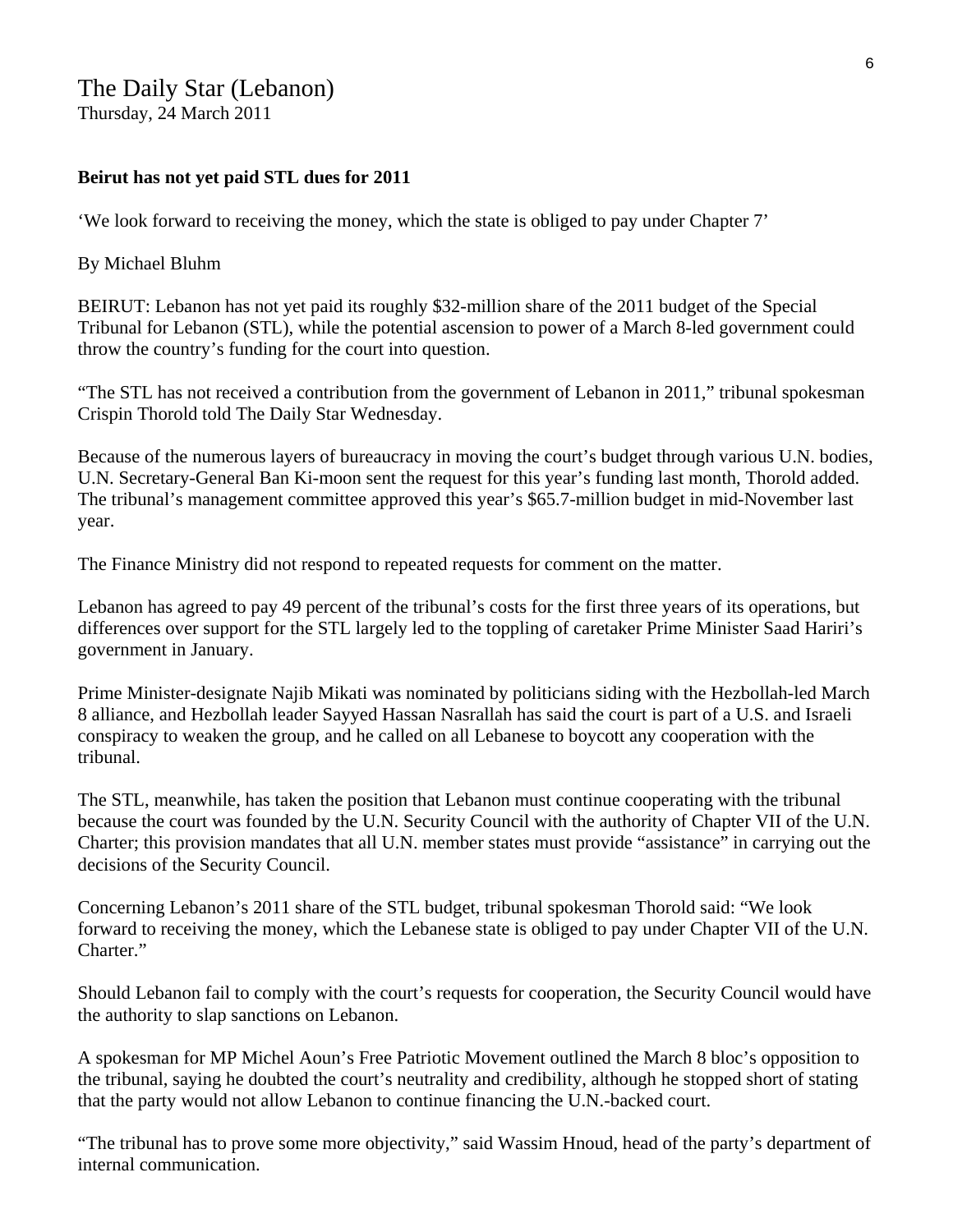"We don't see much neutrality coming from the tribunal. It has lost a lot of credibility."

Hnoud said the court's legitimacy was undercut because its cooperation agreement with Lebanon was signed when the rival March 14 camp alone controlled Lebanon's government.

"It was not founded in a consensual way," he said.

In addition, the FPM representative said the court's work had paralyzed Lebanon; the squabbling political camps were never able to resolve their differences over the issue of how to pursue the so-called false witnesses – those who gave testimony to U.N. or Lebanese investigators that was later judged to be unsubstantiated.

Hnoud also said the STL had lost credibility by holding for years and then freeing without charges four generals who headed Lebanon's security services when former Prime Minister Rafik Hariri was assassinated in February 2005.

Hnoud added that the tribunal was, in the end, unnecessary and hypocritical, after the international community was not roused to take any similar action during or after Lebanon's 1975-90 Civil War.

The creation of the STL "was absolutely not warranted under any circumstances," he added. "This also adds to us doubting the credibility of the tribunal."

Retired Gen. Elias Hanna, who teaches political science at various universities, said that any government formed by Mikati would have to cut off Lebanon's cooperation with the tribunal, including the funding, because of Hezbollah's leading role in changing the country's cabinets.

"Would Hezbollah accept being in the government and financing [the tribunal]?" Hanna asked. "It's not doable. How can [Mikati] finance it – in order to indict Hezbollah? It's not logical."

Should Lebanon not provide its share of the tribunal's budget, the international community could without much strain gather an extra \$32 million for the STL, Hanna said.

Court spokesman Thorold said donors had been giving "very positive" reactions to requests for funding.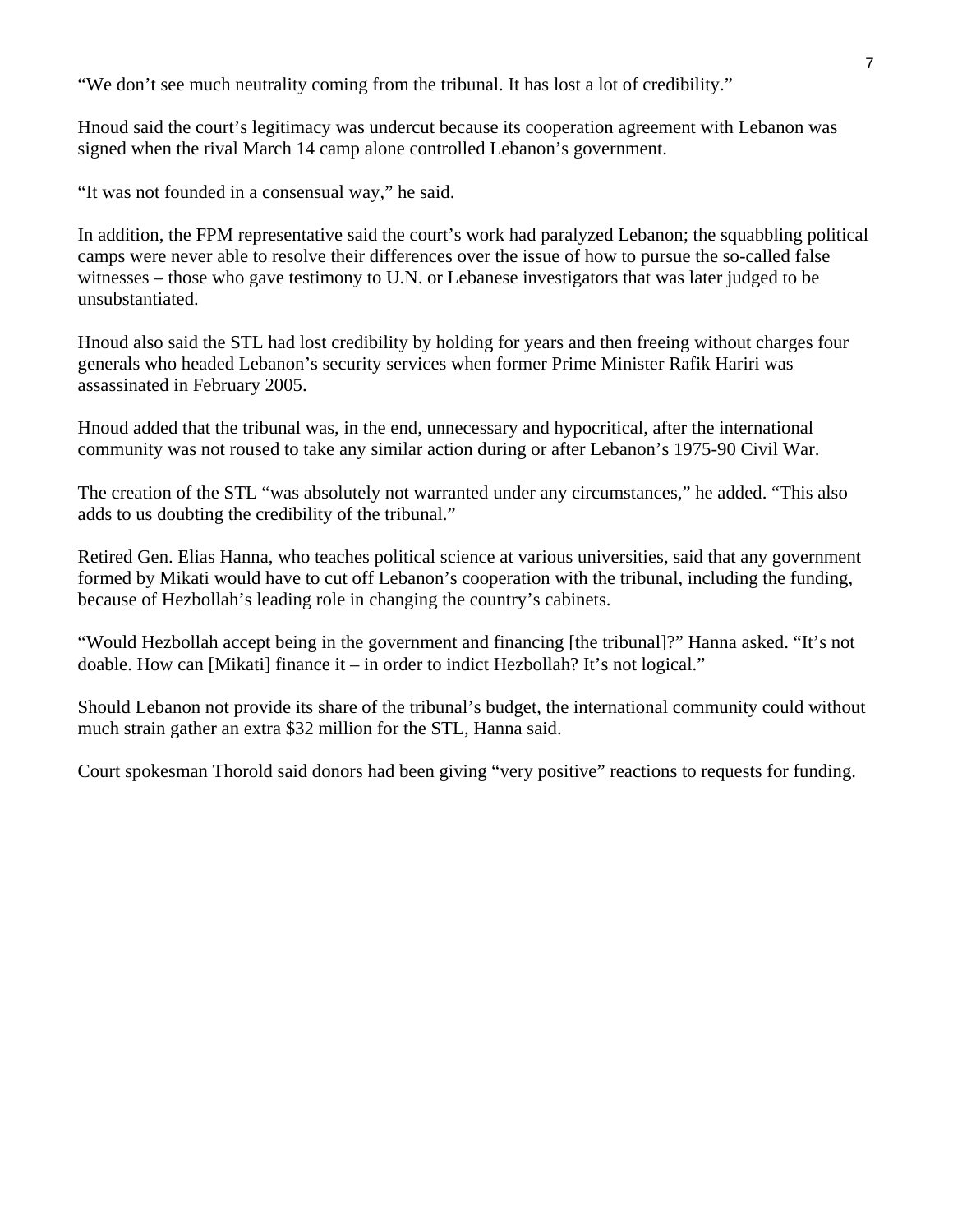# **Senegal: Calls To Accept AU Plan For Hissène Habré Case**

## Written by: Eurasia Review

Senegal should accept an African Union (AU) plan for the trial of Hissène Habré during discussions set for March 23 and 24, 2011, in Addis Ababa, a coalition of human rights organizations said in a letter to Senegal's president.

The African Union, which called at its summit in January for an "expeditious" start to a long-delayed trial, invited Senegal to the Ethiopian capital to discuss an AU proposal to try the former Chadian dictator before a special court within the Senegalese justice system whose president and appeals chamber president would be appointed by the AU. The Senegalese delegation to the talks will be led by Justice Minister Cheikh Tidiane Sy.

Habré is accused of thousands of political killings and systematic torture when he ruled Chad, from 1982 to 1990, before fleeing to Senegal. Senegal has raised one objection after another to bringing him to trial, while refusing to send him to Belgium, which sought his extradition in 2005. Senegal

## **Senegal**

"Senegal has two choices," said Assane Dioma Ndiaye, Président of the Senegalese League for Human Rights. "Either it accepts the African Union plan and begins proceedings against Habré right away, or it extradites Habré to Belgium. It would be a shame if Africa could not meet this challenge when everything is set for an African country to provide a fair trial for any crimes committed in Africa."

President Abdoulaye Wade of Senegal said recently that he was "returning" the case to the AU, and Foreign Minister Madické Niang has called for the establishment of an international tribunal to prosecute Habré.

The letter to President Wade was signed by the Association of Victims of Hissène Habré's Regime, the Senegalese League for Human Rights, the African Assembly for the Defense of Human Rights, Acting Together for Human Rights (Agir Ensemble pour les Droits de l'Homme), and Human Rights Watch. The letter warned that it would be impossible to finance an international tribunal,and that any attempt to create an ad hoc tribunal along the Sierra Leone or Rwanda models, or to add significant international staff to the AU proposal, would be seen as a way of " burying the case."

Last Friday, the United Nations High Commissioner for Human Rights Navi Pillay, also told President Wade that the Habré trial should begin "as soon as possible," and that if Senegal could not begin the case quickly, it should extradite Habré to Belgium.

# **Background**

Habré ruled Chad from 1982 until he was deposed in 1990 by President Idriss Déby Itno and fled to Senegal. His one-party regime was marked by widespread atrocities, including waves of campaigns against various ethnic groups. Files of Habré's political police, the Documentation and Security Board (Direction de la Documentation et de la Sécurité, DDS), which were discovered by Human Rights Watch in 2001, reveal the names of 1,208 people who were killed or died in detention. A total of 12,321 victims of human rights violations were mentioned in the files.